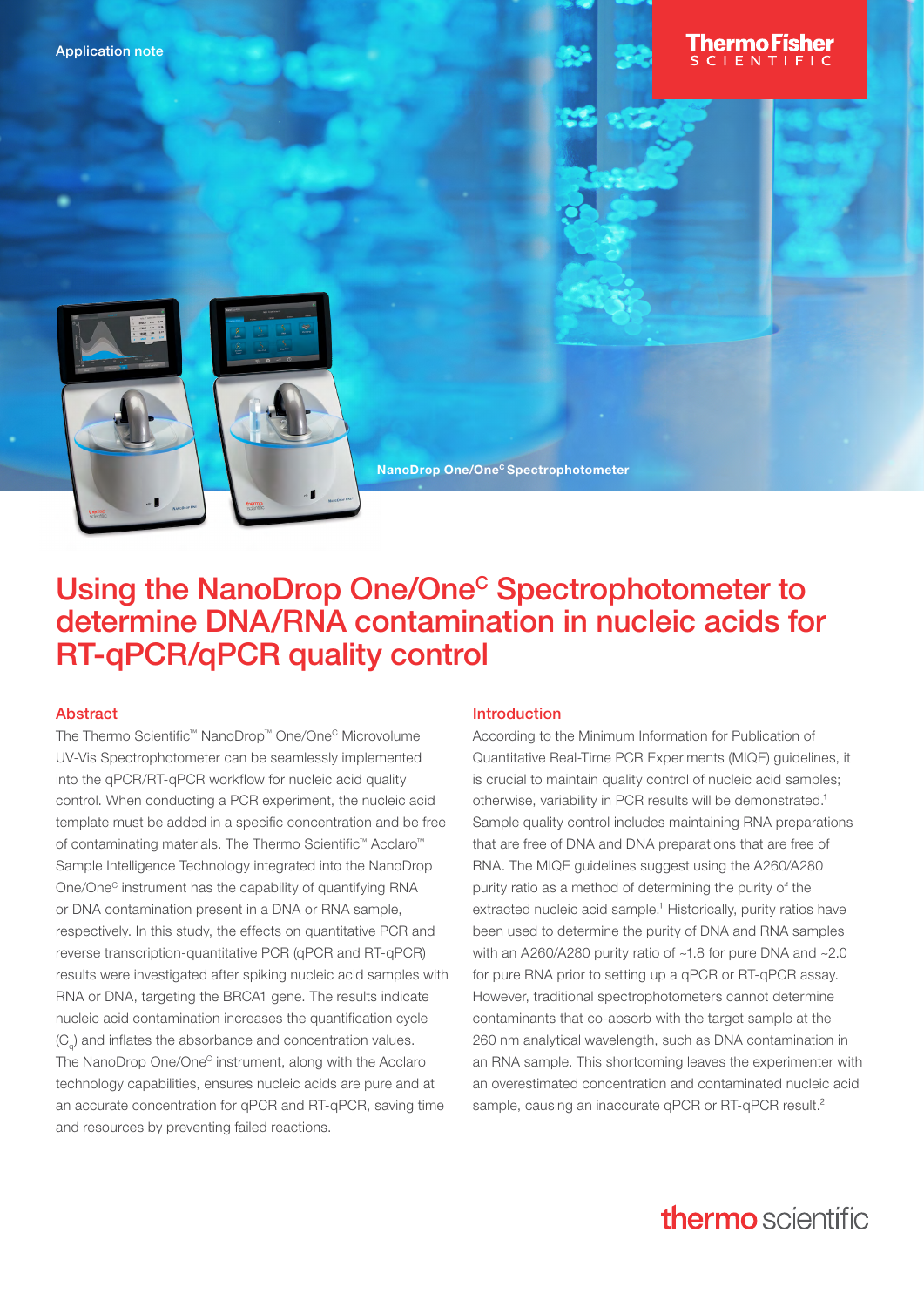## Advantage of NanoDrop One Spectrophotometer in RT-qPCR and qPCR workflows

To help ensure nucleic acid samples are free of contaminants that affect qPCR/RT-qPCR results, the Acclaro technology identifies common contaminants in nucleic acid preparations and reports a corrected sample concentration (Figure 1). The Acclaro technology is integrated into the NanoDrop One/One<sup>c</sup> instrument software.

Figure 2 outlines the contaminants that are identified by the Acclaro technology for the dsDNA and RNA applications. The software will report the original concentration without any Acclaro algorithm correction applied, a corrected sample concentration, and the contaminant's absorbance contribution to the analytical wavelength.

In addition to the Acclaro technology features, the NanoDrop One/OneC Spectrophotometer utilizes microvolume sample measurements, conserving the extracted nucleic acid product for downstream testing. In less than 8 seconds, the NanoDrop One/One<sup>c</sup> instrument reports the A260/A280 and A260/A230 purity ratios along with the sample concentration without the need for dilutions, providing helpful details prior to the PCR reaction.

### Materials and method

- For RT-qPCR, total RNA from human lymphocytes (isolated by BioChain, R1254148-1) and genomic DNA (isolated by BioChain, D1234999-G01) were prepared by dialyzing and diluting in Tris-EDTA (TE) buffer (Fisher BioReagents, pH 7.6, BP2474500). 100 ng/µL RNA samples were spiked with 25 ng/uL of genomic DNA. BRCA1 was amplified using TaqMan™ RNA-to-CT™ 1-Step Kit (Applied Biosystems, 4392653) and the BRCA1 TaqMan® Gene Expression Assay (assay ID Hs01556193\_m1).
- For qPCR, genomic DNA from human tumor cells (isolated by BioChain, D1255811) and total RNA from human lymphocytes (isolated by BioChain, R1254148-1) were prepared by dialyzing and diluting in Tris-EDTA (TE) buffer (Fisher BioReagents, pH 7.6, BP2474500). 100 ng/µL DNA samples were spiked with 50 ng/uL of RNA. BRCA1 was amplified using the PrimeTime™ Gene Expression Master Mix for qPCR (Integrated DNA Technologies, Inc., 1055770), and BRCA1 primers and a probe were designed by the Integrated DNA Technologies, Inc. PrimerQuest™ Tool.
- Spiked RNA and gDNA samples were measured on the NanoDrop One/One<sup>c</sup> instrument to determine the corrected and original concentrations reported by the Acclaro technology (Figure 3). The original and corrected concentrations were subsequently diluted to 25 ng/µL prior to loading on the qPCR machine.
- RT-qPCR and qPCR were conducted on the QuantStudio™ 6 Pro Real-Time PCR System (Applied Biosystems, A43159).



Figure 1: RNA spectra with DNA contamination, identified by Acclaro technology. The NanoDrop One/One<sup>c</sup> instrument software reports the corrected RNA concentration and spectrum in yellow.

| dsDNA         | <b>RNA</b>               |
|---------------|--------------------------|
| Protein       | Protein                  |
| Phenol        | Phenol                   |
| Guanidine HCI | Guanidine isothiocyanate |
| <b>RNA</b>    | DNA                      |

Figure 2: Contaminants identified by the NanoDrop One/One<sup>c</sup> instrument's Acclaro technology for the RNA and dsDNA applications.

| Sample  | Contaminant<br>concentration | <b>NanoDrop</b><br>original<br>concentration<br>$(ng/\mu L)$ | NanoDrop<br>corrected<br>concentration<br>(ng/µL) |
|---------|------------------------------|--------------------------------------------------------------|---------------------------------------------------|
| Control | N/A                          | 101.7                                                        | N/A                                               |
| dsDNA   | 50 ng/µL RNA                 | 102.8                                                        | 46.0                                              |
| RNA     | 25 ng/µL dsDNA               | 104.5                                                        | 81.5                                              |

Figure 3: The concentrations of nucleic acid samples spiked with contaminants were measured on the NanoDrop One/One<sup>c</sup> Spectrophotometer to trigger Acclaro Contaminant ID analysis using the RNA and dsDNA applications, depending on the sample type.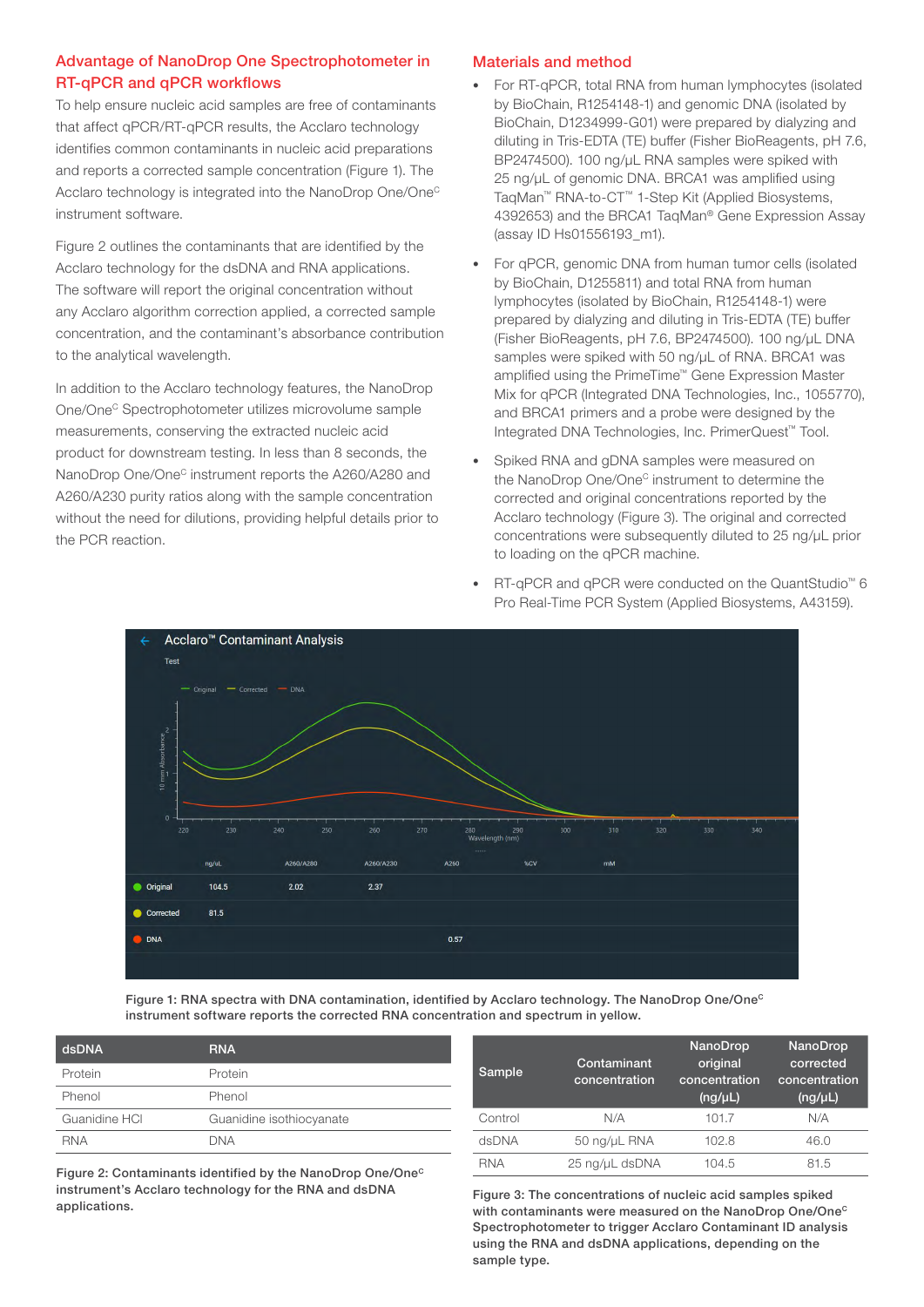### DNA contamination in RNA preparations

Genomic DNA (gDNA) contamination is a significant concern for RNA samples as gDNA amplification can occur alongside cDNA during PCR, leading to inaccurate quantification after reverse transcription.² With traditional spectrophotometry, dsDNA and RNA cannot be distinguished from each other as they co-absorb at 260 nm, inflating the output concentration. The inflated concentration causes the experimenter to over-dilute their RNA for RT-qPCR. With an RNA concentration that is too dilute for RT-qPCR, one can expect high variability between replicates due to stochastic effects or inhibition of amplification.<sup>3</sup> Figure 4 shows the effect on  $C_{q}$  when RNA was spiked with gDNA. The  $C<sub>a</sub>$  for both the corrected and original concentrations were elevated when compared to the control. The  $C<sub>a</sub>$  of the corrected concentration remains higher than the control because the gDNA contamination was still present in the sample. The Acclaro technology serves as a useful tool for determining DNA contamination in a sample of RNA, but the results suggest the RNA must be purified prior to qPCR to improve accuracy.

To mitigate the effect on  $C_q$  due to gDNA contamination, Bustin (2002) recommends a DNase treatment be performed prior to RT-qPCR. After the DNase treatment is completed, the user can remeasure their sample on the NanoDrop One/One<sup>c</sup> instrument to determine the purity and concentration of their RNA sample before downstream application.

### RNA contamination in DNA preparations

Extracted DNA samples are regularly contaminated with RNA at a rate of 28-52% depending on the tissue type per Sanchez et al. (2015), resulting in an overestimation of the DNA concentration when measured with UV-Vis spectrophotometers. The effect of RNA contamination on qPCR induces variability in results as qPCR requires the DNA starting amount to be standardized across replicate wells, creating challenges when DNA concentration is overestimated in the presence of contaminants.<sup>4</sup> Figure 5 describes the effect on  $C_{a}$  when gDNA was spiked with RNA, where the  $C_{a}$  was elevated for the original concentration and returned to normal when the corrected concentration was used. The results indicate the corrected DNA concentration provided by the Acclaro technology restores the  $C<sub>a</sub>$  to the control. However, the recommendation remains to purify the DNA prior to qPCR to ensure the most accurate and reproducible results.

Sanchez et al. (2015) suggests an RNase step prior to qPCR to eliminate contaminating RNA in the DNA sample. The purity and concentration of the dsDNA can be measured on the NanoDrop One/One<sup>c</sup> Spectrophotometer for accurate quantification prior to qPCR.



Comparing the NanoDrop corrected vs. original concentrations and the effect on Cq for RNA contamination



Figure 4: The original sample was diluted to 25 ng/uL from the original concentration reported by the NanoDrop One/One<sup>c</sup> Acclaro technology and the corrected concentration was used for diluting the corrected sample to 25 ng/μL.

Figure 5: The original sample was diluted to 25 ng/µL from the original concentration reported by the NanoDrop One/One<sup>c</sup> Acclaro technology and the corrected concentration was used for diluting the corrected sample to 25 ng/µL.